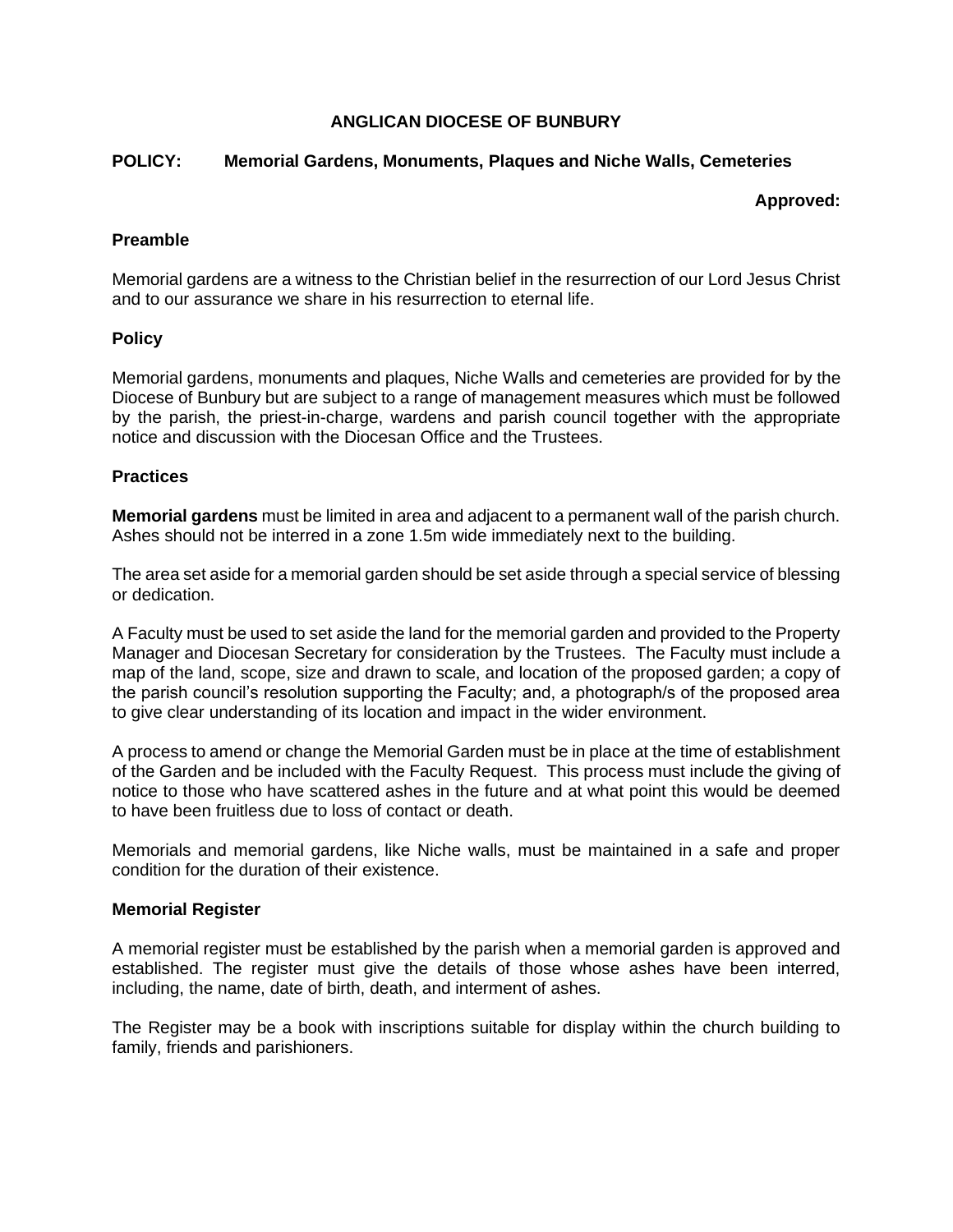### **Interment of Ashes in a Memorial Garden**

The right of interment of ashes will be considered to have been exercised if human remains (including bodily remains, body parts or cremated human remains are interred at the place of interment; or a memorial is created at the place of interment (regardless of whether any human remains have been interred).

A right of interment for a place of interment that can only accommodate cremated remains, such as a Niche wall or rose bush, can be either perpetual or limited to 25 years.

The length of the right of interment must be specified at the time the right is granted. The parish can commit to a further 25 years at the request of a family member.

A parish which has a Niche wall must maintain the Niche wall for 25 years after the last interment.

If the holder of a limited tenure right (25 years) does not take action in response to the notice within the time specified by the parish, the parish may disinter the ashes and dispose of the remains within the grounds of the cemetery or church grounds and remove any memorial relating to the remains.

The Order of Service includes the words 'earth to earth, ashes to ashes, dust to dust' in reference to the words of Genesis 2.7, "the Lord God formed man from the dust of the ground, and breathed into his nostrils the breath of life; and the man became a living being". Our Christian practice is to mingle the ashes with the earth.

This is quite different from the practice in some public crematoria where ashes are buried in the ground enclosed in a plastic container and may be removed at the end of a contracted period and disposed of where the contract is not renewed.

Ashes should be interred in a memorial garden should be emptied from the container into the soil.

On no account should a container be buried. In addition, ashes should not be scattered but deliberately interred into the earth. The exact location of the ashes thus deposited should not be marked.

A priest must be present for the interment of any ashes.

# **Visitors to the Memorial Garden**

Family and friends are welcomed and encouraged to visit a memorial garden for remembrance and quiet reflection. It is not appropriate to bring and leave large bunches of flowers, vases or ornaments. The garden should be tidied regularly.

#### **Monuments and Plaques in a Memorial Garden**

The memorial garden as a whole is a place of remembrance for all whose remains are interred there. Approval will normally be given for a monument or memorial plaque to commemorate the establishment of a memorial garden. Approval will not normally be given for individual monuments or memorial plaques in a memorial garden because it is an intimate space with many ashes being interred.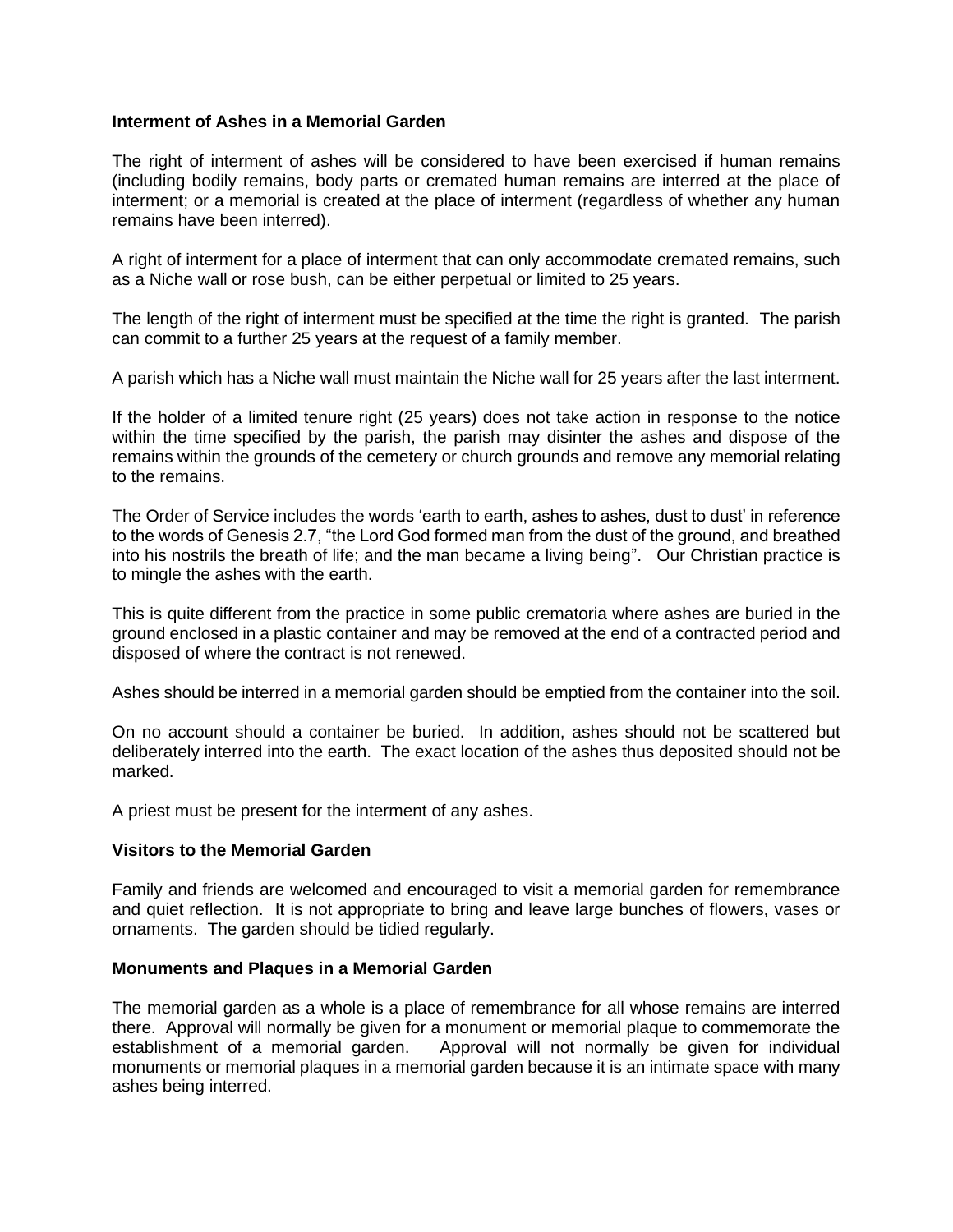#### **Relocation of Memorial Gardens**

Any relocation should be undertaken with utmost sensitivity and care, ensure the whole garden is carefully removed to a depth of about half a metre. Removed earth should then be deposited in either a new memorial garden within the parish church grounds or in another memorial garden in another parish church.

The area of land no longer to be used for this purpose should be deconsecrated by a special service in conjunction with the removal or relocation. Any plaques should also be kept safe and moved and their locations noted in the memorial register.

### **Monuments and Plaques in Church Buildings**

Church buildings are set apart by dedication or consecration for the celebration of worship, the administration of the sacraments and due performance of all other rites and ceremonies of religion according to the order and use of the Anglican Church of Australia and other activities consistent with the mission and ministry of the Church to the glory of God.

Approval will normally be given for monuments or memorial plaques to commemorate the establishment of church buildings and other significant events in the life of the Worshipping Communities gathering.

Approval will not normally be given for individual monuments or memorial plaques in church buildings because they raise significant financial, missional and practical difficulties for parishes and the Diocese because of the finite nature of space within church buildings and the ongoing maintenance of such items through successive generations. In prayerful recognition of the lives and contributions of deceased parishioners, details such as names, births, deaths and bequests and memorial gifts should be included in the Memorial Register.

The Anglican Church of Australia in the Diocese of Bunbury has also established a policy in relation to monuments and plaques that bear the name of someone who has been found guilty of child sexual abuse. Where this can be done sensitively and appropriately, these plaques and monuments should be removed; and, names of buildings, rooms and locations where possible, should be renamed.

#### **Niche Walls**

The Diocese does not support the building of any new Niche Walls.

For those parishes that have existing Niche Walls, plans of the Niche Wall, its location on the Church Site, the details of each plaque and the date of establishment of the wall is to be maintained.

There must be a Niche Wall Register and details of the individual's birth and death maintained.

For those parishes with pre-existing Niche walls, these should have received permission from the Shire or City Council and there should be an existing Faculty provided to Trustees who would have had to have approved this Wall being built.

When the ashes are interred into the Wall, the Priest must be present at the interment and only ashes may be interred.